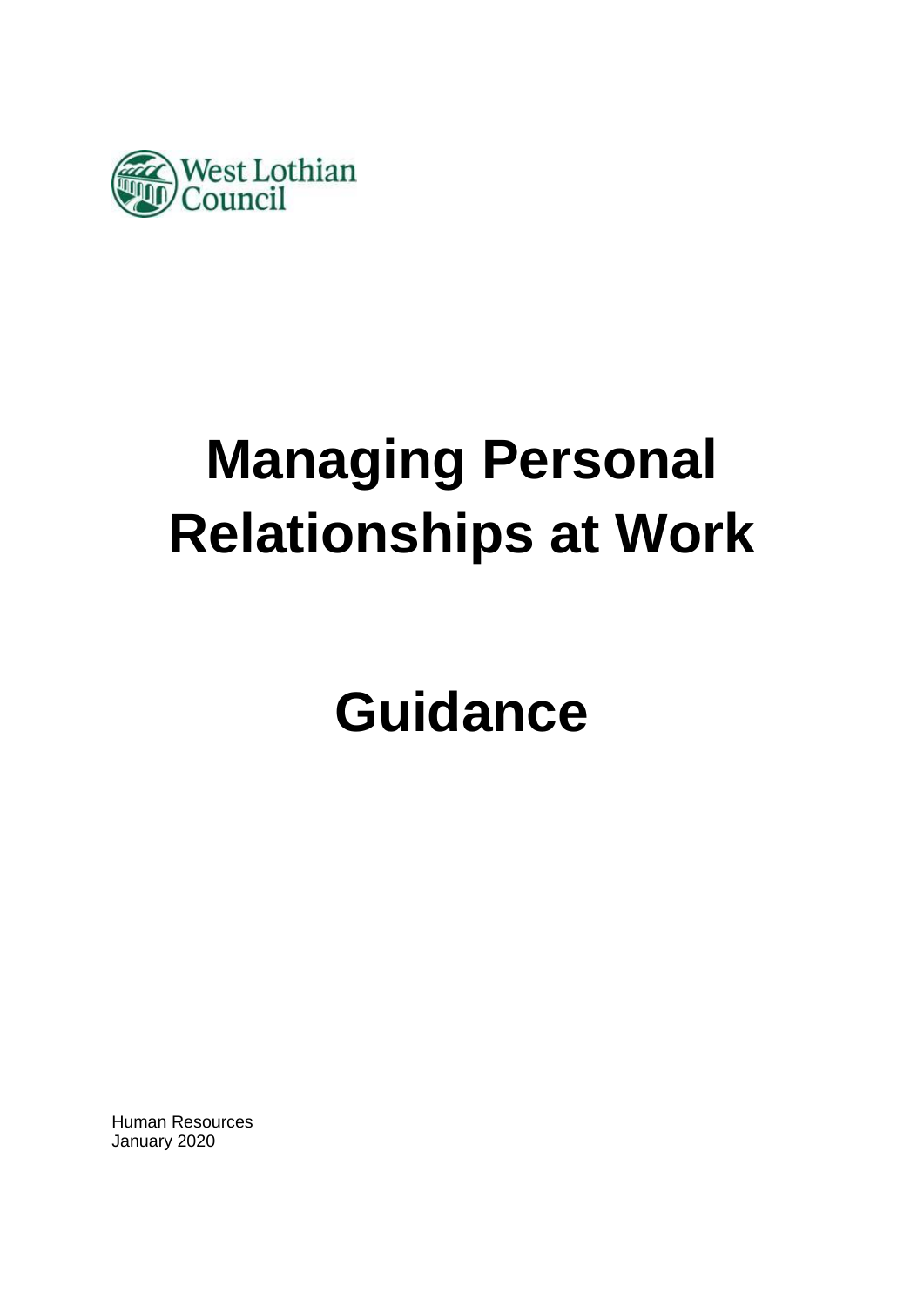# **GUIDANCE ON MANAGING PERSONAL RELATIONSHIPS AT WORK**

# **1. PURPOSE**

- 1.1 It is acknowledged that a significant proportion of close personal relationships are formed at work. In the majority of cases, this is unlikely to give rise to any issues for the council. However, the council recognises that in some cases the potential for conflict of interest can arise or be perceived by others to arise.
- 1.2 For the purposes of this guidance, a close personal relationship is defined as a:
	- close personal friendship (ie a relationship going beyond that normally found between work colleagues)
	- family relationship
	- romantic/sexual relationship
- 1.3 This guidance will assist managers to deal effectively with situations where employees have, or form, close personal relationships with colleagues. It also provides guidance to employees on their conduct and seeks to protect employees against the potential problems which can arise from close personal relationships at work, which might include:
	- actual or perceived breaches of confidentiality
	- accusations or perceptions of bias, favouritism, prejudice, unprofessionalism or unfairness
	- lack of trust and confidence in relation to discussions within a team or with a line manager

#### **2. LINKS TO OTHER COUNCIL POLICIES**

#### Code of Conduct

- 2.1 Employees engaged in a close personal relationship with a colleague must ensure that their actions are not in breach of the council's [Code of Conduct](https://www.westlothian.gov.uk/article/33213/Code-of-Conduct) for employees which states:
	- 'As an employee of West Lothian Council, you must not allow any private interest to influence your decisions'.
	- 'You must not use your position to further your own interests or the interests of others who do not have a right to benefit under the council's policies'.
	- 'If you are involved in the recruitment and selection process, and have any kind of relationship which might affect your ability to be impartial, that relationship must be declared to your line manager. Your line manager will decide whether you can participate in the recruitment and selection process. The same procedure must be followed in matters relating to discipline, grievance, job evaluation and appraisal development reviews'.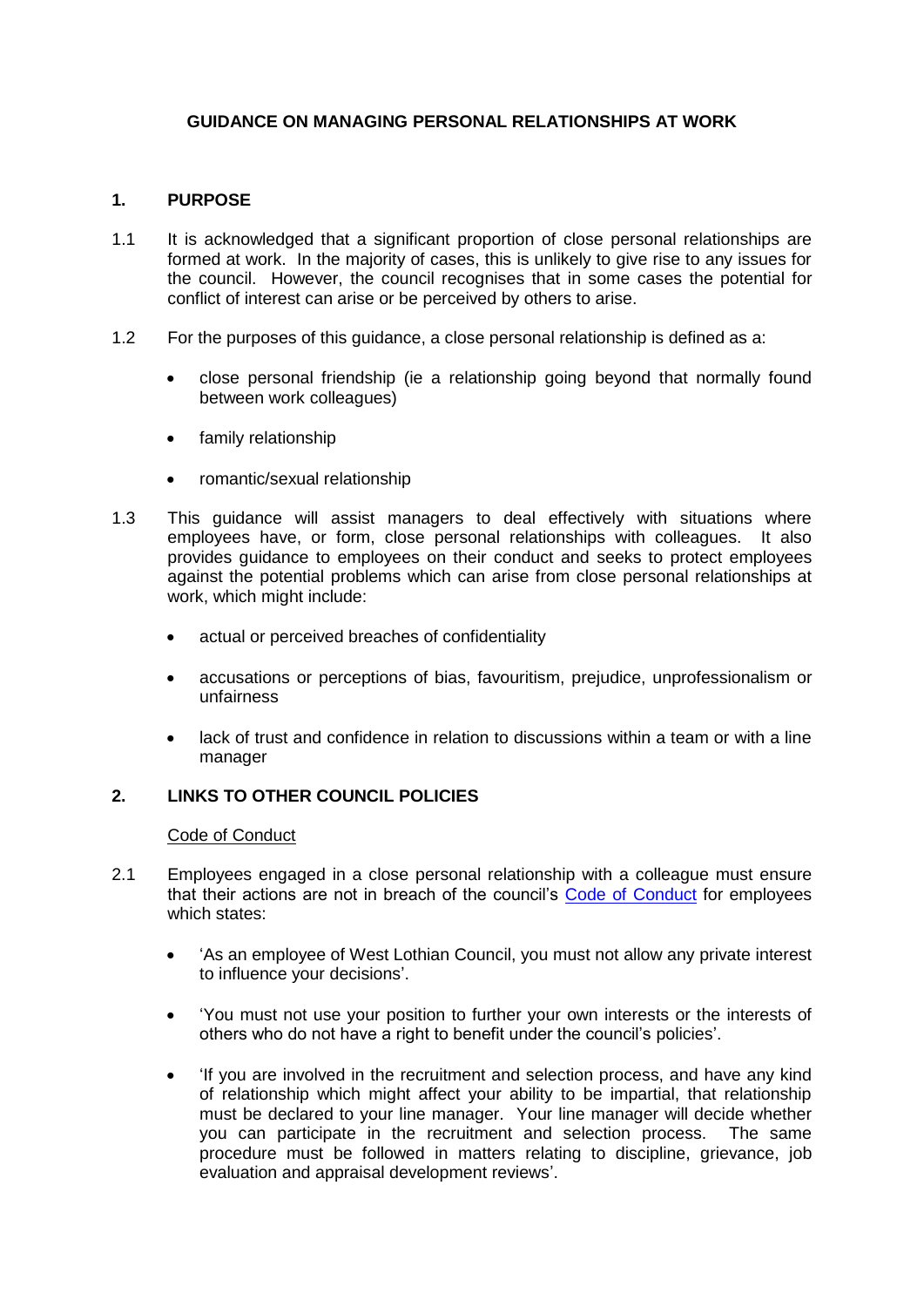- 2.2 The Nominated Officer's Disciplinary Guidance is aligned with the Code of Conduct for employees and states:
	- 'In the interest of a fair and transparent process, the officer appointed to investigate a complaint must have the scope and authority to act independently of the Nominated Officer and should not be directly line managed by that person nor compromised through personal friendship'.

#### Bullying & Harassment

2.2 This guidance has been prepared in accordance with the council's Code of Practice [on Promoting Appropriate Working Relationships and Behaviour](https://www.westlothian.gov.uk/article/33212/Bullying-and-Harassment) which reinforces the obligations that all employees have to their fellow employees in promoting a working environment that is supportive, equitable and free from discrimination.

# **3. CONFLICTS OF INTEREST**

- 3.1 Conflicts of interest are of particular concern where an employee has authority to exert power or influence over matters in relation to a colleague with whom they have a close personal relationship.
- 3.2 An employee who is potentially in that position and who is engaged in a close personal relationship with a colleague (in the same team or within a related area) should advise his/her line manager. Where the personal relationship is with an employee's line manager, the declaration should be made to their line manager's superior.
- 3.3 The line manager will consider any resulting risks or conflicts of interest and advise the relevant parties of any action to be taken as appropriate.
- 3.4 Employees uncertain about whether they are required to declare a close personal relationship should seek advice in confidence from Human Resources.
- 3.5 To ensure impartiality and fairness, another member of line management should be appointed to make decisions and grant authorisation in relation to:
	- any **recruitment, selection or appointment** process where a close personal relationship exists with an applicant
	- **appraisal development reviews** where a close personal relationship exists with the subject of the review
	- any **disciplinary process** where a close personal relationship exists with the subject of a disciplinary investigation/hearing
	- any **grievance process** where a close personal relationship exists with the employee raising the grievance
	- any **job evaluation process or other pay related decision** where a close personal relationship exists with an employee likely to benefit financially
	- **approval of annual leave, flexi-time, mileage and other expenses** for an individual with whom a personal relationship exists